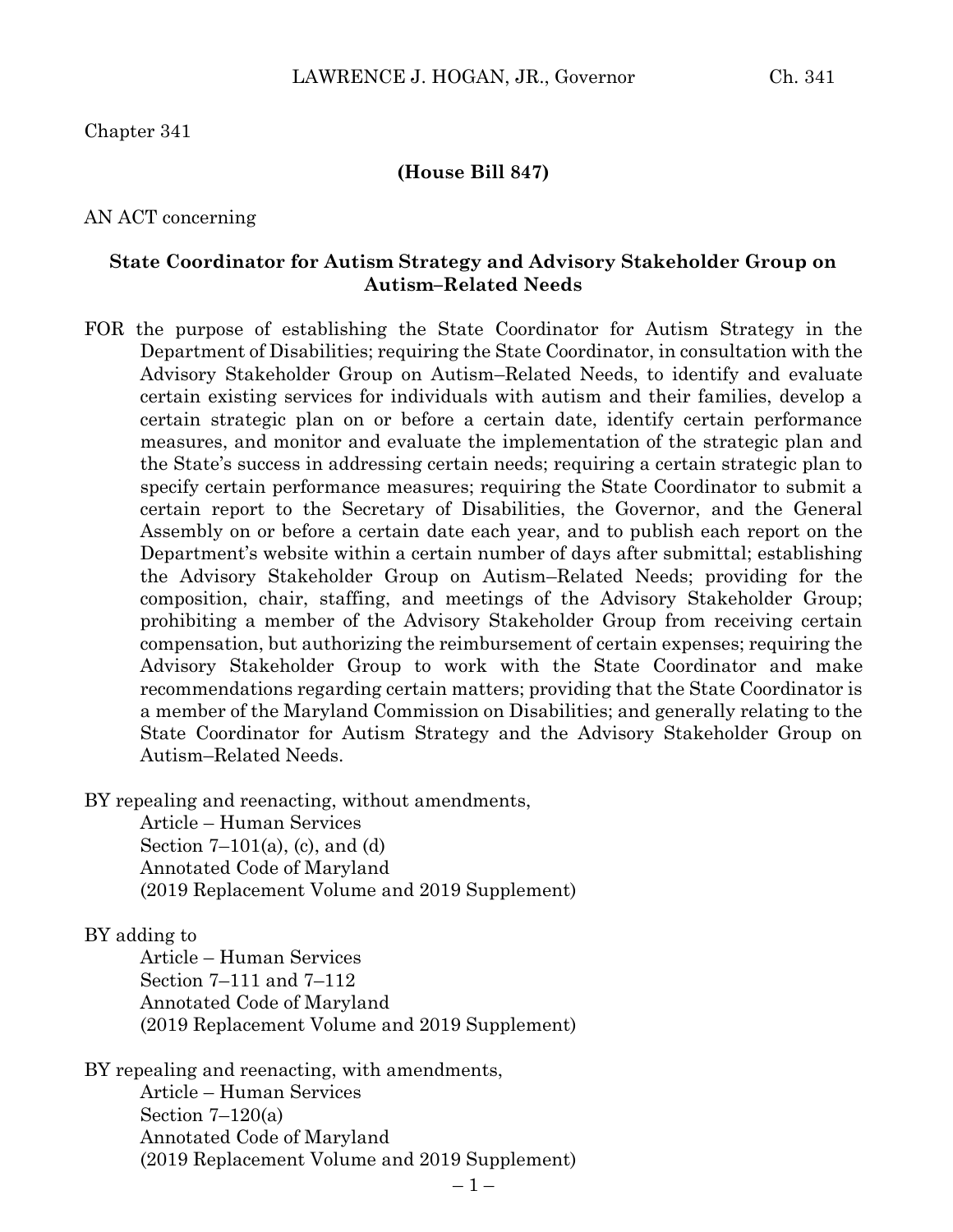SECTION 1. BE IT ENACTED BY THE GENERAL ASSEMBLY OF MARYLAND, That the Laws of Maryland read as follows:

# **Article – Human Services**

7–101.

(a) In this subtitle the following words have the meanings indicated.

(c) "Commission" means the Maryland Commission on Disabilities.

(d) "Department" means the Department of Disabilities.

**7–111.**

**(A) THERE IS A STATE COORDINATOR FOR AUTISM STRATEGY IN THE DEPARTMENT.**

**(B) THE STATE COORDINATOR FOR AUTISM STRATEGY, IN CONSULTATION WITH THE ADVISORY STAKEHOLDER GROUP ON AUTISM–RELATED NEEDS ESTABLISHED UNDER § 7–112 OF THIS SUBTITLE, SHALL:**

**(1) IDENTIFY AND EVALUATE EXISTING PUBLIC, PRIVATE, AND NONPROFIT SERVICES FOR INDIVIDUALS WITH AUTISM AND THEIR FAMILIES;**

**(2) ON OR BEFORE JULY 1, 2021, DEVELOP A STRATEGIC PLAN FOR ADDRESSING AUTISM–RELATED NEEDS IN THE STATE, INCLUDING, AT A MINIMUM, NEEDS IN THE AREAS OF EMPLOYMENT, HOUSING, HEALTH CARE, TRAINING FOR FIRST RESPONDERS AND CRIMINAL JUSTICE PROFESSIONALS, AND IDENTIFICATION AND INTERVENTION;**

**(3) IDENTIFY NATIONAL BENCHMARKS AND OTHER PERFORMANCE MEASURES TO BE INCLUDED IN THE STRATEGIC PLAN AND USED IN EVALUATING THE SUCCESS OF THE STATE IN ADDRESSING AUTISM–RELATED NEEDS; AND**

**(4) MONITOR AND EVALUATE THE IMPLEMENTATION OF THE STRATEGIC PLAN AND THE SUCCESS OF THE STATE IN ADDRESSING AUTISM–RELATED NEEDS, INCLUDING SUCCESS IN MEETING NATIONAL BENCHMARKS.**

**(C) THE STRATEGIC PLAN REQUIRED UNDER SUBSECTION (B) OF THIS SECTION SHALL SPECIFY PERFORMANCE MEASURES, INCLUDING ANY NATIONAL BENCHMARKS, FOR MONITORING AND EVALUATING SUCCESS IN ADDRESSING**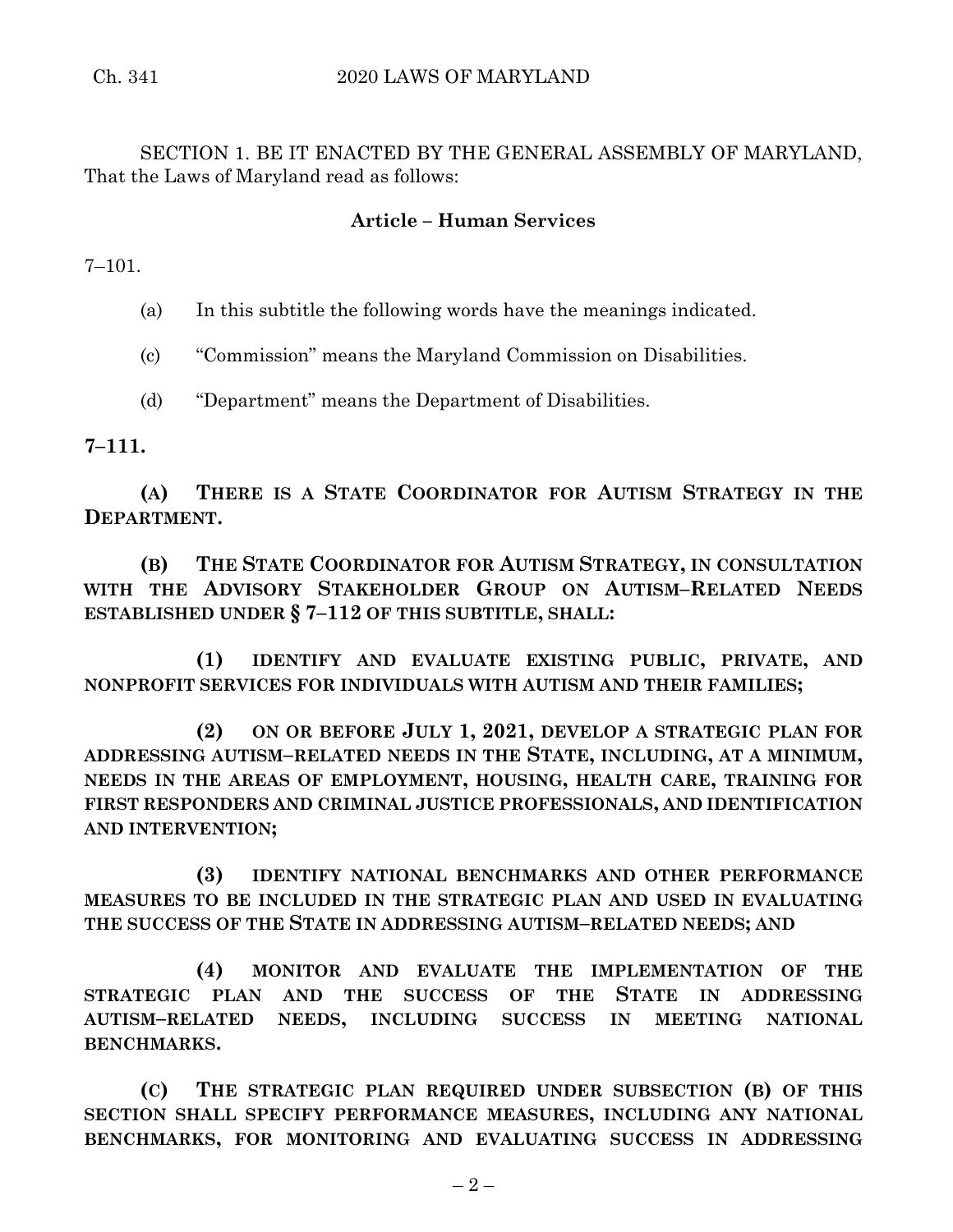**AUTISM–RELATED NEEDS IN THE STATE INCLUDING, AT A MINIMUM, THE FOLLOWING:**

**(1) REDUCING THE UNEMPLOYMENT AND UNDEREMPLOYMENT RATES OF PEOPLE WITH AUTISM;**

**(2) IMPROVING POSTSECONDARY TRANSITION SERVICES AND GRADUATION RATES;**

**(3) INCREASING DEGREE–GRANTING COLLEGE ADMISSION AND PARTICIPATION AND POSTSECONDARY VOCATIONAL INTERNSHIPS AND APPRENTICESHIPS LEADING TO LICENSURE;**

**(4) INCREASING THE AVAILABILITY OF SAFE, AFFORDABLE, AND ACCESSIBLE HOUSING;**

**(5) IDENTIFYING AND REDUCING THE NEGATIVE PHYSICAL AND MENTAL HEALTH OUTCOMES OF PEOPLE WITH AUTISM, INCLUDING:**

**(I) IDENTIFYING AND IMPROVING CAREGIVER AND FAMILY SUPPORT AND RESPITE SERVICES;**

**(II) EVALUATING NEED AND IMPLEMENTATION STRATEGIES FOR THE ADULT AUTISM WAIVER;**

**(III) REDUCING WAIT TIMES FOR THE AUTISM WAIVER REGISTRY;**

**(IV) PROMOTING SOCIAL INCLUSION AND UNDERSTANDING FOR PEOPLE WITH AUTISM; AND** 

**(V) ENSURING EQUITABLE ACCESS TO DIAGNOSTIC AND THERAPEUTIC SUPPORT SERVICES IN RURAL AREAS AND FOR UNDERSERVED POPULATIONS; AND**

**(6) EVALUATING THE NEED FOR AND MAKING RECOMMENDATIONS REGARDING TRAINING PROGRAMS FOR LAW ENFORCEMENT, CRIMINAL JUSTICE PROFESSIONALS, OR OTHER FIRST RESPONDERS THAT ADDRESS THE EFFECTIVE RECOGNITION OF AND RESPONSE TO THE NEEDS OF INDIVIDUALS WITH AUTISM AND THEIR CAREGIVERS.**

**(D) (1) ON OR BEFORE JULY 1 EACH YEAR, BEGINNING IN 2021, THE STATE COORDINATOR FOR AUTISM STRATEGY SHALL SUBMIT A REPORT TO THE SECRETARY OF DISABILITIES, THE GOVERNOR, AND, IN ACCORDANCE WITH §**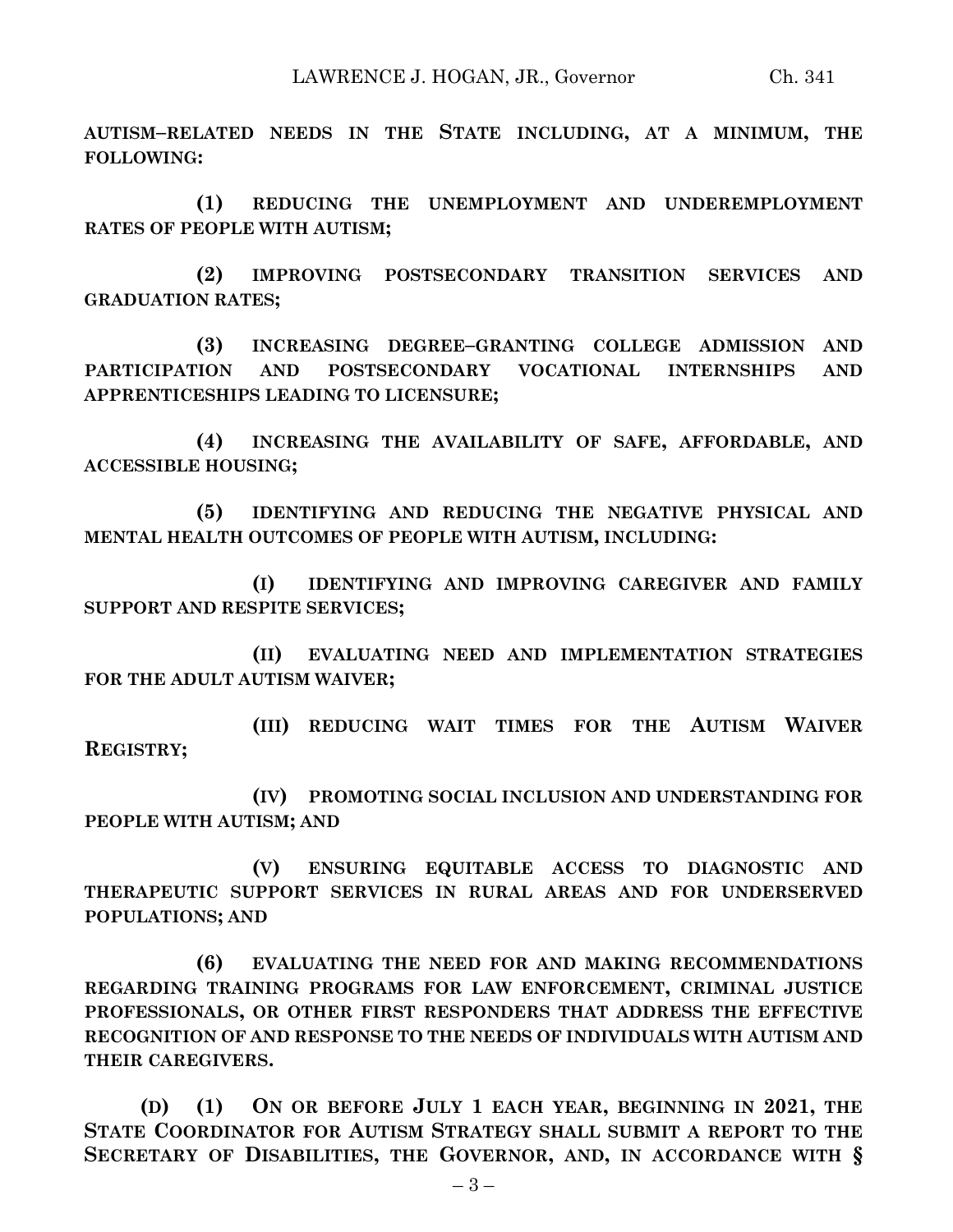**2–1257 OF THE STATE GOVERNMENT ARTICLE, THE GENERAL ASSEMBLY ON THE DEVELOPMENT, IMPLEMENTATION, AND EFFECTIVENESS OF THE STRATEGIC PLAN REQUIRED UNDER SUBSECTION (B) OF THIS SECTION.**

**(2) WITHIN 30 DAYS AFTER A REPORT REQUIRED UNDER PARAGRAPH (1) OF THIS SUBSECTION IS SUBMITTED, THE STATE COORDINATOR FOR AUTISM STRATEGY SHALL PUBLISH THE REPORT ON THE DEPARTMENT'S WEBSITE.**

**7–112.**

**(A) THERE IS AN ADVISORY STAKEHOLDER GROUP ON AUTISM–RELATED NEEDS.**

**(B) THE ADVISORY STAKEHOLDER GROUP ON AUTISM–RELATED NEEDS CONSISTS OF THE FOLLOWING MEMBERS:**

**(1) THE STATE SUPERINTENDENT OF SCHOOLS, OR THE STATE SUPERINTENDENT'S DESIGNEE;**

**(2) THE SECRETARY OF DISABILITIES, OR THE SECRETARY'S DESIGNEE;**

**(3) THE SECRETARY OF HUMAN SERVICES, OR THE SECRETARY'S DESIGNEE;**

**(4) THE SECRETARY OF HEALTH, OR THE SECRETARY'S DESIGNEE;**

**(5) THE STATE COORDINATOR FOR AUTISM STRATEGY;**

**(6) ONE REPRESENTATIVE OF THE MARYLAND SPEECH–LANGUAGE–HEARING ASSOCIATION;**

**(7) ONE REPRESENTATIVE OF THE MARYLAND DEVELOPMENTAL DISABILITIES COUNCIL; AND**

**(8) ONE REPRESENTATIVE OF THE MARYLAND OCCUPATIONAL THERAPY ASSOCIATION;**

- **(9) ONE REPRESENTATIVE OF THE ARC MARYLAND;**
- **(10) ONE REPRESENTATIVE OF PATHFINDERS FOR AUTISM;**

**(11) ONE REPRESENTATIVE OF ITINERIS; AND**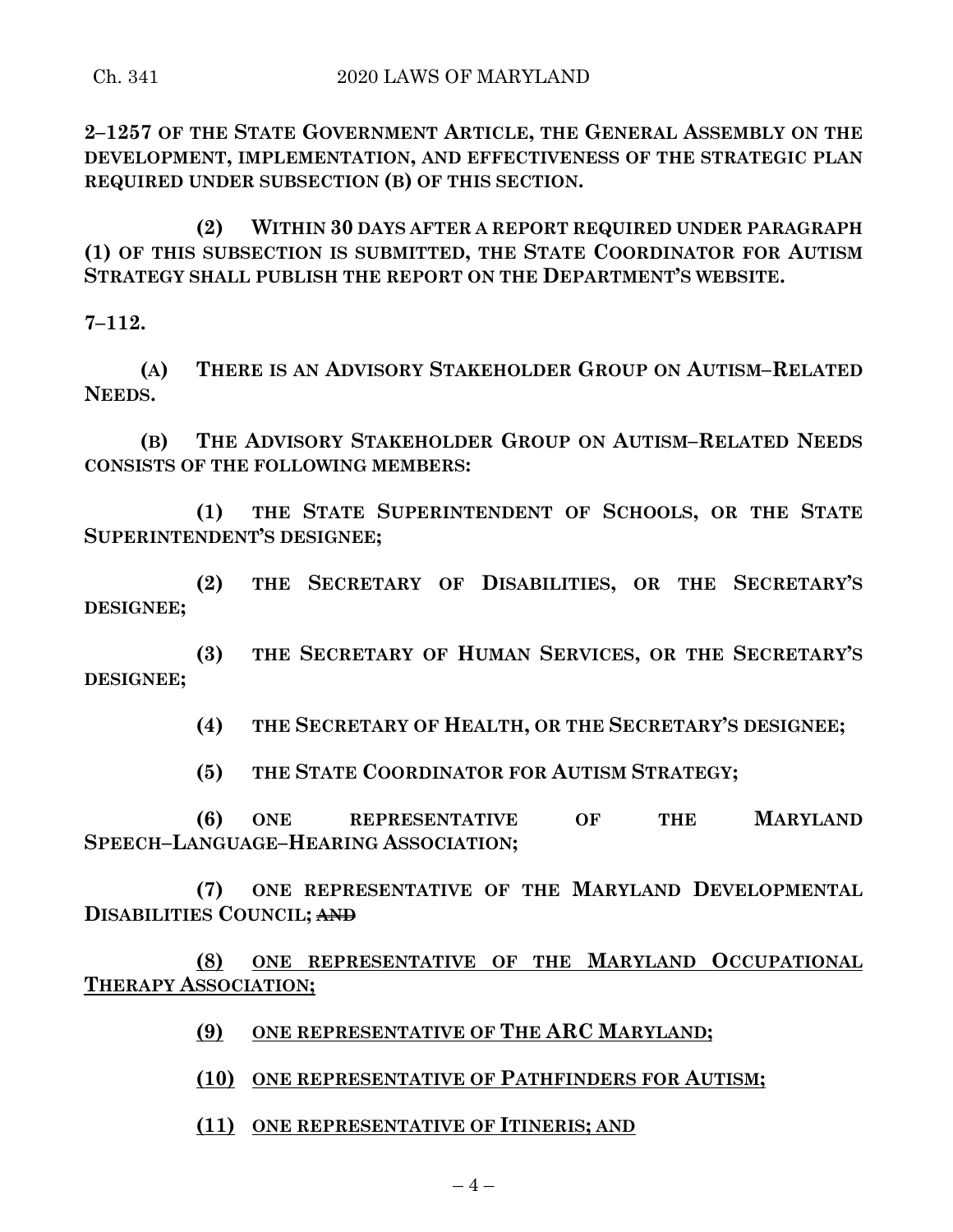**(8) (12) THE FOLLOWING MEMBERS, APPOINTED BY THE GOVERNOR:**

- **(I) A SCHOOL PSYCHOLOGIST;**
- **(II) A PHYSICAL THERAPIST;**
- **(III) AN OCCUPATIONAL THERAPIST;**
- **(IV) (III) A PEDIATRICIAN;**
- **(V) (IV) TWO PARENTS OF CHILDREN WITH AUTISM;**
- **(VI) (V) TWO SELF–ADVOCATES WITH AUTISM;**

**(VII) (VI) ONE REPRESENTATIVE OF PUBLIC UNIVERSITIES IN THE STATE;**

**(VIII) (VII) ONE REPRESENTATIVE OF LOCAL PUBLIC SCHOOL SYSTEMS IN THE STATE; AND**

**(VIII) ONE REPRESENTATIVE FROM THE BUSINESS COMMUNITY;**

**AND**

**(IX) ANY ADDITIONAL MEMBERS WITH EXPERTISE OR EXPERIENCE IN AUTISM–RELATED NEEDS AS CONSIDERED NECESSARY.**

**(C) THE STATE COORDINATOR FOR AUTISM STRATEGY SHALL CHAIR THE ADVISORY STAKEHOLDER GROUP ON AUTISM–RELATED NEEDS.**

**(D) THE DEPARTMENT OF DISABILITIES SHALL PROVIDE STAFF FOR THE ADVISORY STAKEHOLDER GROUP ON AUTISM–RELATED NEEDS.**

**(E) A MEMBER OF THE ADVISORY STAKEHOLDER GROUP ON AUTISM–RELATED NEEDS:**

**(1) MAY NOT RECEIVE COMPENSATION AS A MEMBER OF THE ADVISORY STAKEHOLDER GROUP ON AUTISM–RELATED NEEDS; BUT**

**(2) IS ENTITLED TO REIMBURSEMENT FOR EXPENSES UNDER THE STANDARD STATE TRAVEL REGULATIONS, AS PROVIDED IN THE STATE BUDGET.**

**(F) THE ADVISORY STAKEHOLDER GROUP ON AUTISM–RELATED NEEDS SHALL WORK WITH THE STATE COORDINATOR FOR AUTISM STRATEGY TO:**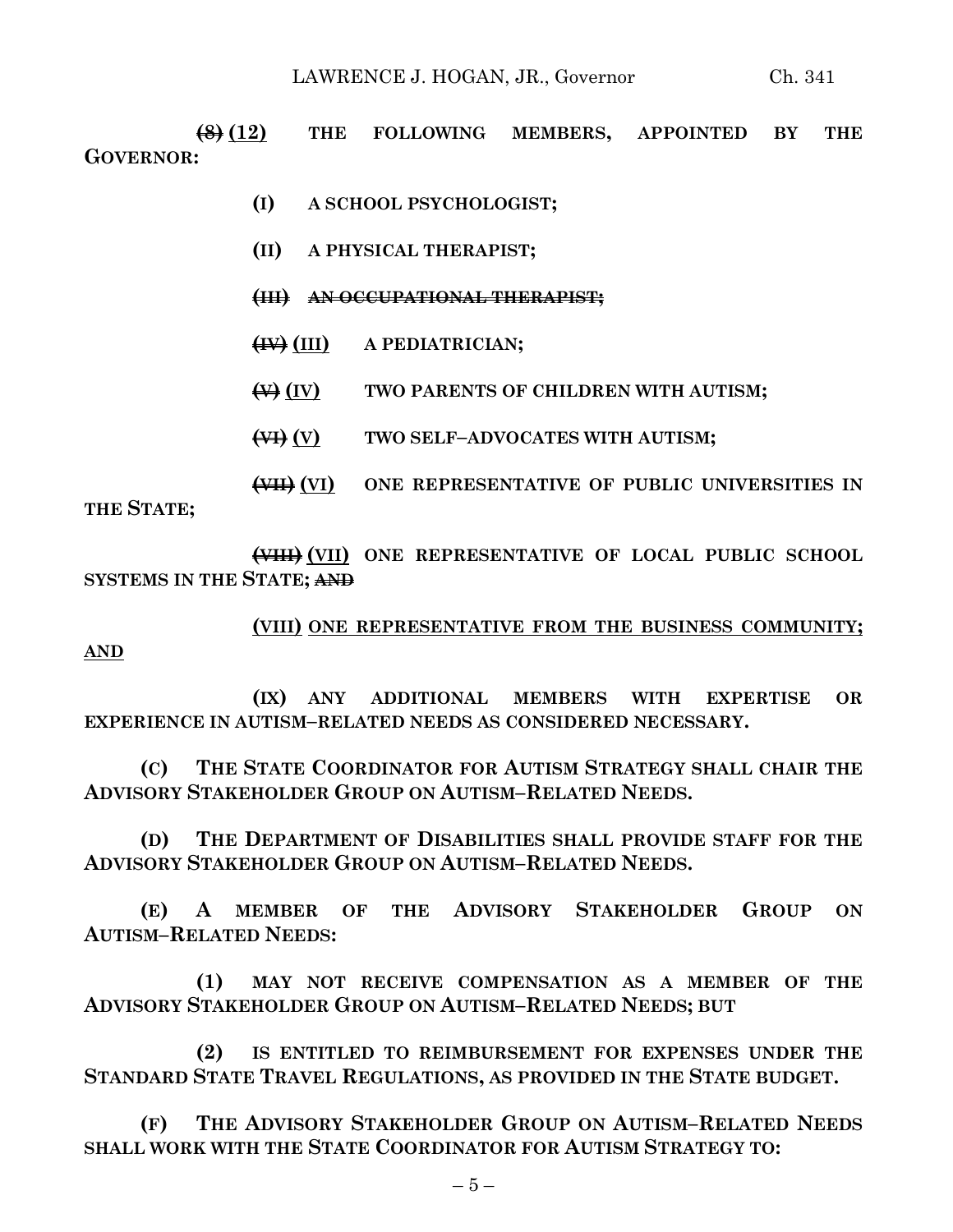**(1) IDENTIFY AND EVALUATE EXISTING SERVICES FOR INDIVIDUALS WITH AUTISM AND THEIR FAMILIES;**

**(2) DEVELOP A STRATEGIC PLAN FOR ADDRESSING AUTISM–RELATED NEEDS IN THE STATE;**

**(3) PROMOTE, MONITOR, AND EVALUATE IMPLEMENTATION OF THE STRATEGIC PLAN; AND**

**(4) RECOMMEND AND IMPLEMENT CHANGES TO THE STRATEGIC PLAN.**

**(G) (1) THE ADVISORY STAKEHOLDER GROUP ON AUTISM–RELATED NEEDS SHALL HOLD ITS INITIAL MEETING ON OR BEFORE DECEMBER 31, 2020.**

# **(2) BEGINNING IN 2021, THE ADVISORY STAKEHOLDER GROUP ON AUTISM–RELATED NEEDS SHALL MEET QUARTERLY EACH CALENDAR YEAR.**

7–120.

(a) The Commission consists of:

(1) the following members, appointed by the Governor:

- (i) one individual with a physical disability;
- (ii) one individual who has experienced mental illness;

(iii) two individuals with a developmental disability, including one with an intellectual disability;

- (iv) one individual who is blind;
- (v) one individual who is deaf or hard of hearing;
- (vi) one parent or foster parent of a child with a disability;
- (vii) four members of the general public who have disabilities;

(viii) three representatives from statewide disability advocacy organizations;

(ix) one representative from the home health care industry;